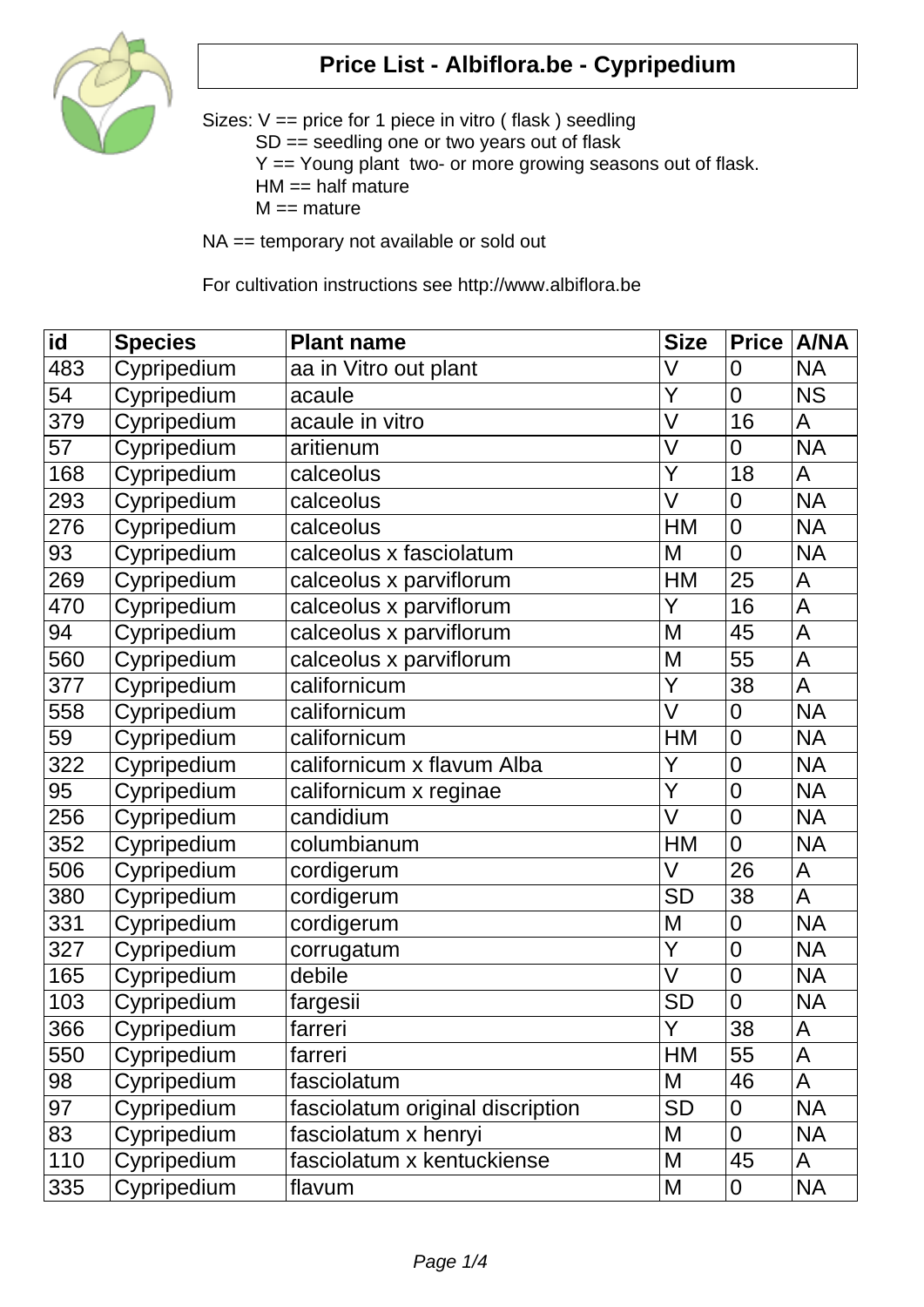

Sizes: V == price for 1 piece in vitro ( flask ) seedling SD == seedling one or two years out of flask Y == Young plant two- or more growing seasons out of flask.  $HM == half mature$  $M ==$  mature

NA == temporary not available or sold out

For cultivation instructions see http://www.albiflora.be

| 84              | Cypripedium | flavum                            | <b>SD</b> | 16             | A              |
|-----------------|-------------|-----------------------------------|-----------|----------------|----------------|
| 70              | Cypripedium | flavum Alba                       | M         | 48             | A              |
| 469             | Cypripedium | flavum alba                       | <b>HM</b> | 30             | A              |
| 608             | Cypripedium | flavum alba                       | Y         | 22             | A              |
| 634             | Cypripedium | flavum alba Balloon x Yellow Ball | <b>SD</b> | 17             | $\overline{A}$ |
| 367             | Cypripedium | flavum Yellow Yellow Ball         | V         | 78             | A              |
| 275             | Cypripedium | formosanum                        | HM        | $\overline{0}$ | <b>NA</b>      |
| 85              | Cypripedium | formosanum                        | M         | 38             | A              |
| 559             | Cypripedium | formosanum heart leaf             | M         | 55             | A              |
| 337             | Cypripedium | franchetii                        | Y         | 0              | <b>NA</b>      |
| 99              | Cypripedium | franchetii                        | M         | $\overline{0}$ | <b>NA</b>      |
| 361             | Cypripedium | franchetii                        | $\vee$    | 70             | A              |
| 261             | Cypripedium | guttatum                          | V         | $\overline{0}$ | <b>NA</b>      |
| 86              | Cypripedium | guttatum                          | M         | 48             | A              |
| 100             | Cypripedium | henryi                            | <b>HM</b> | 50             | A              |
| 101             | Cypripedium | henryi x tibeticum                | M         | $\overline{0}$ | <b>NA</b>      |
| 360             | Cypripedium | hotei- atsumorianum               | <b>HM</b> | 48             | A              |
| $\overline{71}$ | Cypripedium | irapeanum                         | V         | 39             | A              |
| 160             | Cypripedium | japonicum                         | M         | $\mathbf 0$    | <b>NA</b>      |
| 252             | Cypripedium | kentuckeinse xfranchetii          | M         | $\overline{0}$ | <b>NA</b>      |
| 319             | Cypripedium | kentuckiense                      | <b>SD</b> | 19             | A              |
| 82              | Cypripedium | kentuckiense                      | Y         | $\overline{0}$ | <b>NA</b>      |
| 102             | Cypripedium | kentuckiense x fasciolatum        | <b>HM</b> | 28             | $\mathsf{A}$   |
| 107             | Cypripedium | kentuckiense x tibeticum Red Leaf | M         | 45             | A              |
| 505             | Cypripedium | lichiangense                      | HM        | $\overline{0}$ | <b>NA</b>      |
| 169             | Cypripedium | lichiangense                      | V         | 18             | A              |
| 262             | Cypripedium | macranthos                        | M         | 44             | A              |
| 263             | Cypripedium | macranthos alba                   | HM        | 48             | A              |
| 349             | Cypripedium | macranthos Alba                   | M         | $\overline{0}$ | <b>NA</b>      |
| 264             | Cypripedium | macranthos manchuricum            | Y         | 34             | A              |
| 87              | Cypripedium | macranthos RR                     | HM        | 45             | A              |
| 610             | Cypripedium | macranthos XL                     | Y         | 68             | A              |
| 333             | Cypripedium | micranthum                        | V         | 0              | <b>NA</b>      |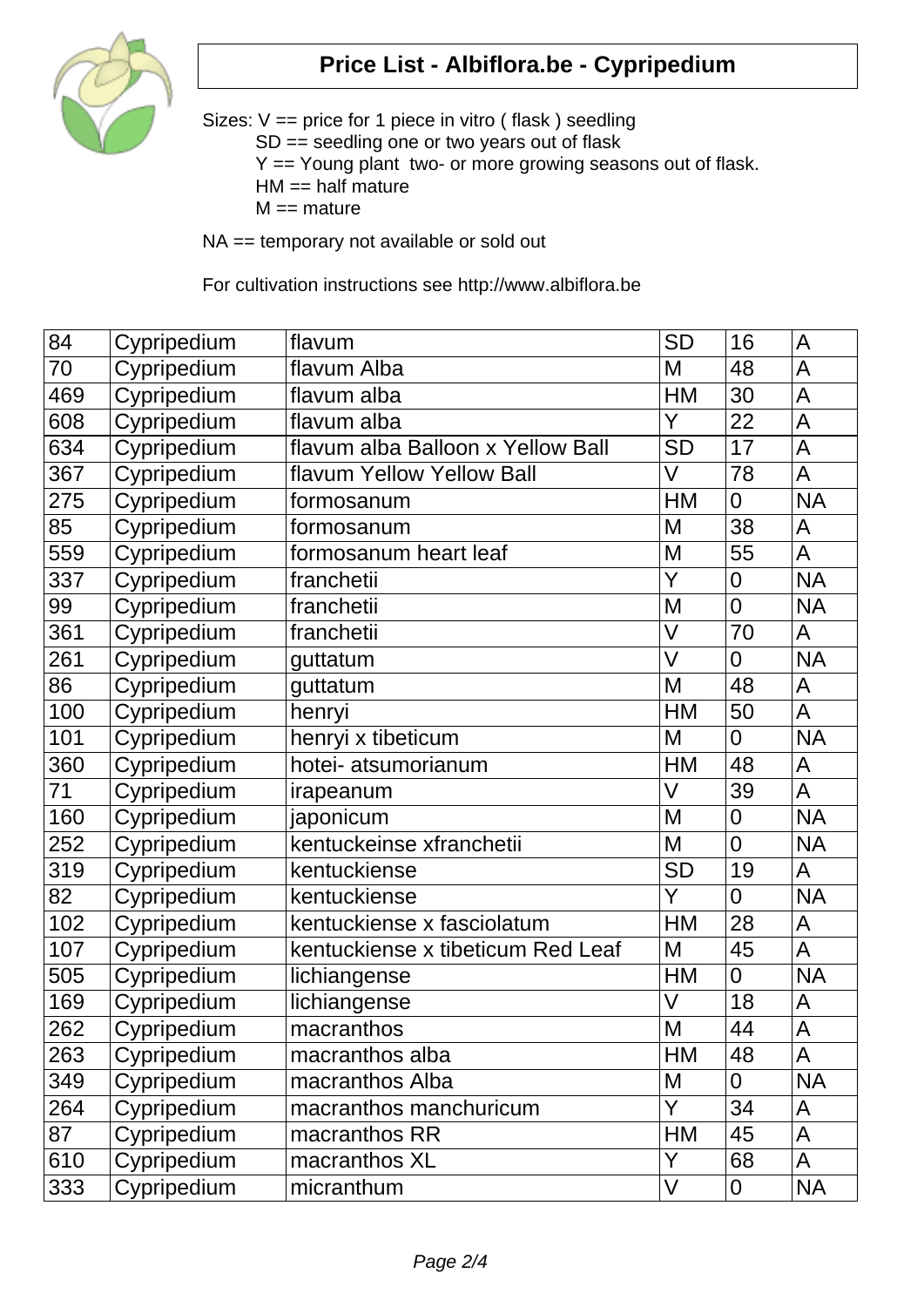

Sizes: V == price for 1 piece in vitro ( flask ) seedling SD == seedling one or two years out of flask Y == Young plant two- or more growing seasons out of flask.  $HM == half mature$  $M ==$  mature

NA == temporary not available or sold out

For cultivation instructions see http://www.albiflora.be

| 104 | Cypripedium | montanum                     | Y                       | 45             | A              |
|-----|-------------|------------------------------|-------------------------|----------------|----------------|
| 482 | Cypripedium | out plant V seedlings        | V                       | $\overline{0}$ | <b>NA</b>      |
| 108 | Cypripedium | parviflorum makasin          | Y                       | 24             | A              |
| 294 | Cypripedium | parviflorum makasin          | M                       | 45             | $\overline{A}$ |
| 72  | Cypripedium | passerinum                   | V                       | $\overline{0}$ | <b>NA</b>      |
| 170 | Cypripedium | plectrochilum                | <b>HM</b>               | $\overline{0}$ | <b>NA</b>      |
| 338 | Cypripedium | pubescens                    | Y                       | $\overline{0}$ | <b>NA</b>      |
| 351 | Cypripedium | rebunense                    | M                       | $\overline{0}$ | <b>NA</b>      |
| 266 | Cypripedium | rebunense yellow type        | <b>SD</b>               | $\overline{0}$ | <b>NA</b>      |
| 561 | Cypripedium | reginae Alba                 | V                       | 50             | A              |
| 254 | Cypripedium | reginae alba                 | $\overline{\mathsf{Y}}$ | 17             | $\mathsf A$    |
| 358 | Cypripedium | reginae Dark colour form     | $\overline{\mathsf{V}}$ | 55             | $\mathsf{A}$   |
| 106 | Cypripedium | reginae Dark colour form     | Y                       | 11             | $\overline{A}$ |
| 299 | Cypripedium | reginae type                 | HM                      | $\overline{0}$ | <b>NA</b>      |
| 171 | Cypripedium | reginae type                 | M                       | $\overline{0}$ | <b>NA</b>      |
| 88  | Cypripedium | reginae x flavum Alba        | M                       | 33             | $\mathsf{A}$   |
| 89  | Cypripedium | reginae x flavum mozaik      | M                       | 45             | A              |
| 112 | Cypripedium | reginae x flavum Red         | V                       | $\mathbf 0$    | <b>NA</b>      |
| 378 | Cypripedium | reginae x flavum Yellow Ball | V                       | $\mathbf 0$    | <b>NA</b>      |
| 69  | Cypripedium | reginae x flavum Yellow Ball | Y                       | $\overline{0}$ | <b>NA</b>      |
| 321 | Cypripedium | reginae x flavum Yellow Ball | M                       | 40             | A              |
| 166 | Cypripedium | reginae x formosanum         | HM                      | $\overline{0}$ | <b>NA</b>      |
| 153 | Cypripedium | reginae x kentuckiense       | M                       | $\overline{0}$ | <b>NA</b>      |
| 316 | Cypripedium | reginae x lichiangense       | <b>HM</b>               | $\overline{0}$ | <b>NA</b>      |
| 92  | Cypripedium | reginae x macranthos alba?   | M                       | $\overline{0}$ | <b>NA</b>      |
| 167 | Cypripedium | reginae x tibeticum          | HM                      | $\mathbf 0$    | <b>NA</b>      |
| 173 | Cypripedium | reginae x tibx fasc          | HМ                      | 0              | <b>NA</b>      |
| 111 | Cypripedium | reginae x yunnanense Loes    | M                       | 0              | <b>NA</b>      |
| 172 | Cypripedium | reginae xfasciolatum         | HM                      | 0              | <b>NA</b>      |
| 507 | Cypripedium | segawai                      | Y                       | $\overline{0}$ | <b>NA</b>      |
| 109 | Cypripedium | segawai                      | M                       | 165            | A              |
| 356 | Cypripedium | shanxiense                   | Y                       | 0              | <b>NA</b>      |
| 504 | Cypripedium | subtropicum singchii         | V                       | 140            | A              |
|     |             |                              |                         |                |                |